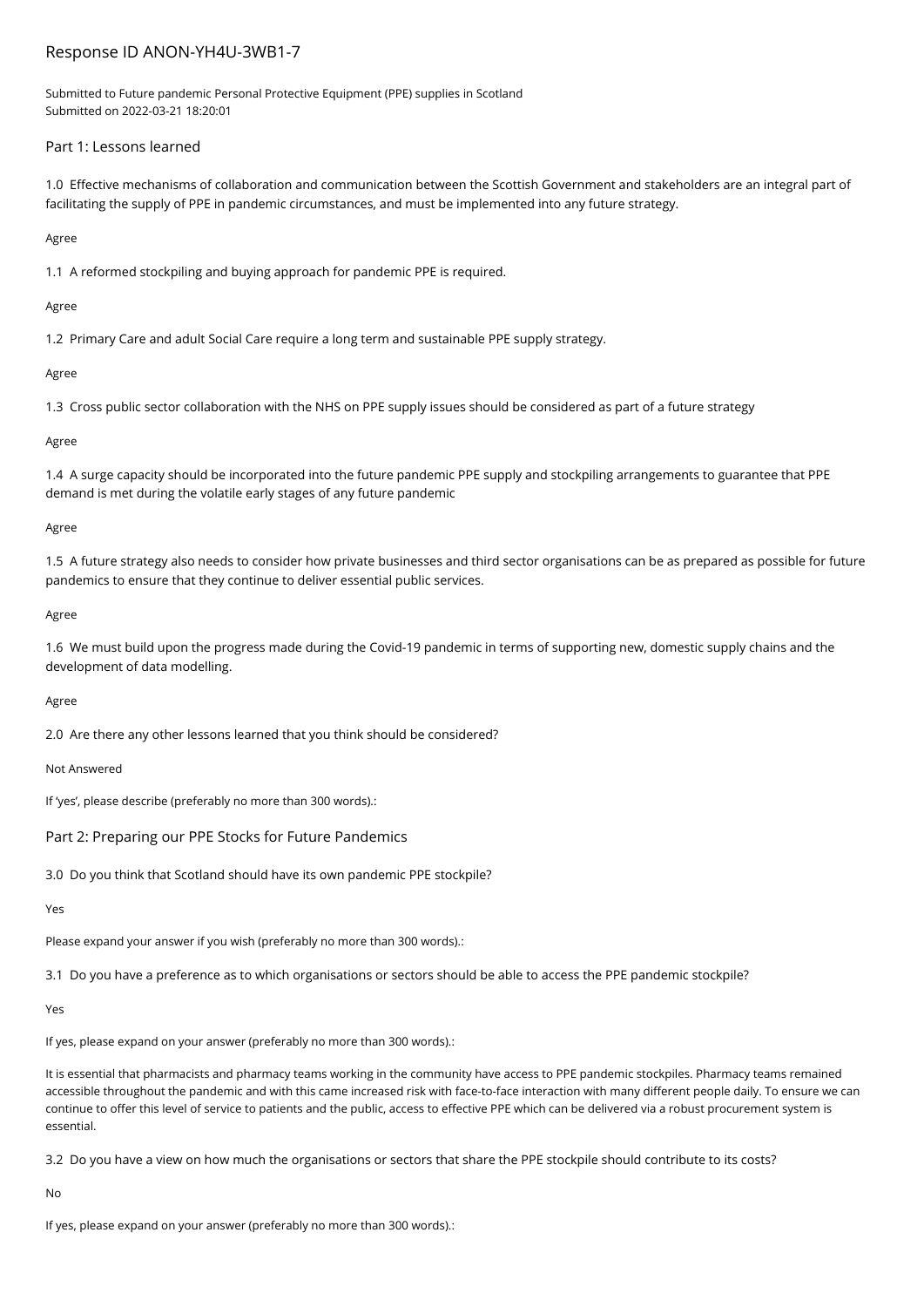4.0 Do you think that public sector organisations working together with the NHS to buy PPE together would help support the Scottish PPE manufacturing base?

#### Not Answered

4.1 Do you think that public sector organisations working together with the NHS to buy PPE together would help Scotland to be more resilient in the event of a future pandemic?

#### Not Answered

4.2 For public sector respondents: Would your organisation be willing to participate in a collaborative buying approach for pandemic PPE with the NHS?

### Not Answered

4.3 Please detail any other views that you have on the proposed cross public sector collaboration with the NHS on pandemic PPE supply

Please give us your views (preferably no more than 300 words).:

5.0 Should the Scottish Government have a role in supporting the private businesses providing an essential public service and the third sector with their PPE supply in the event of a future pandemic?

Not Answered

If 'yes', please describe what role that should be (preferably no more than 300 words).:

5.1 If you answered 'yes' to Question 5, do you have an opinion on how this should be funded?

Not Answered

If 'yes', please expand on your answer (preferably no more than 300 words).:

6.0 Do you agree with the proposed pandemic PPE supply arrangements for your organisation or sector?

No preference

If no, please describe what you believe should change (preferably no more than 300 words).:

We agree with primary care contractors having guaranteed access to an emergency stockpile in the event of a future pandemic to ensure they can maintain a significant level of service.

7.0 Do you agree that a mechanism (or mechanisms) should be found by which the cost of pandemic PPE is appropriately split between the organisations that are using that PPE?

Not Answered

7.1 What payment mechanism or mechanisms would be most appropriate in your view?

Please give us your views (preferably no more than 300 words).:

### About you

Are you responding as an individual or an organisation?

Organisation

What is your name?

Name: Laura Wilson

What is your organisation?

Organisation: Royal Pharmaceutical Society

What is your email address?

Email: laura.wilson@rpharms.com